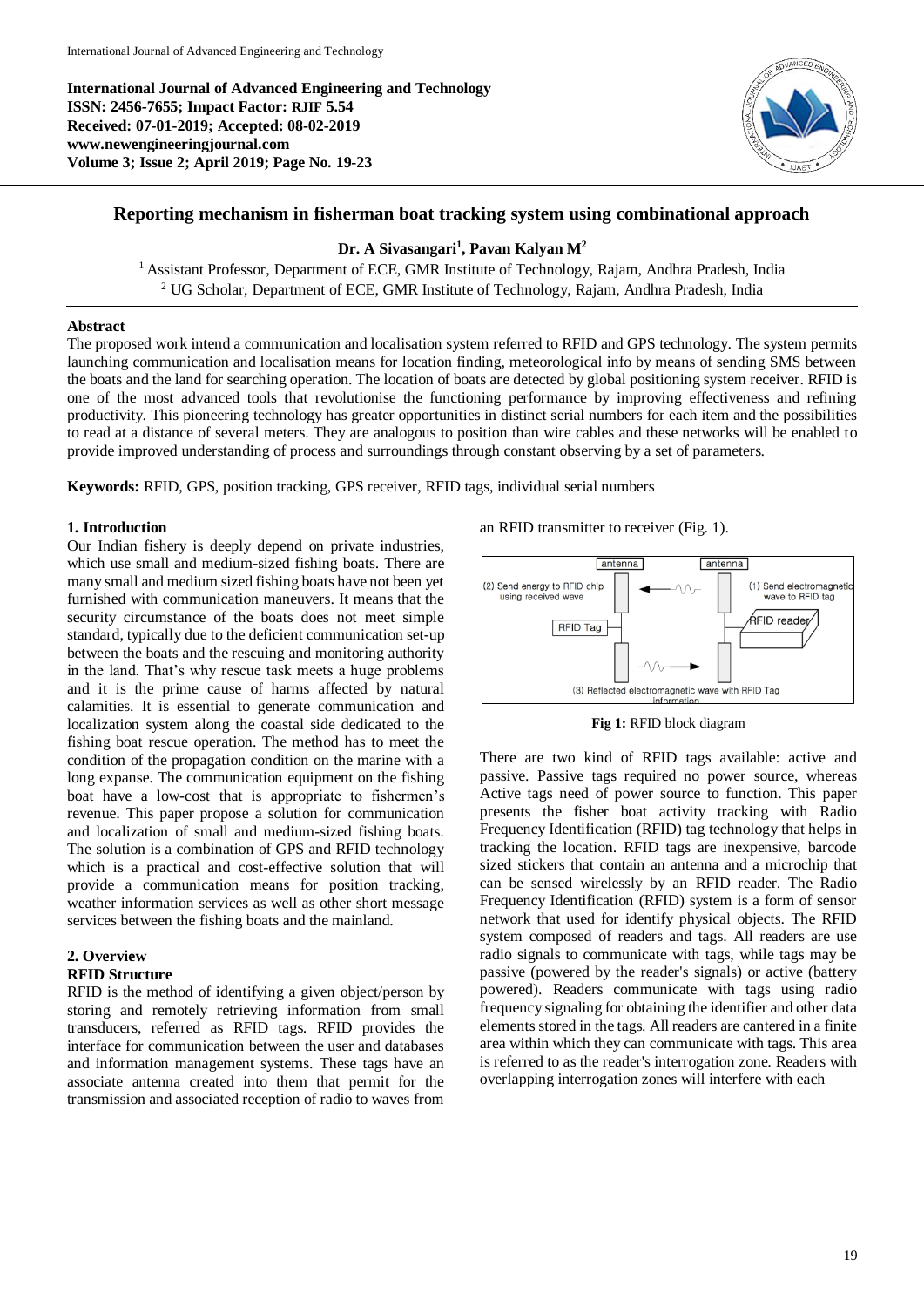Other, usually to the purpose wherever neither reader will communicate with any tags located within their respective interrogation zones. Readers may additionally interfere with the operations of alternative readers, even if their interrogation zones don't overlap.

# **3. Principle of Operation**

# **Usage of RFID in fisher Boat Tracking System**

Fisher boat tracking is different from GPS tracking system on land. GPS tracking system is working well at sea, because the reason is that there are no (urban) canyons, nor trees that break the weak signals from the satellites to GPS device. But unfortunately, there are no cell- towers at sea. So, to communicate the output of a GPS receiver to a base station on land, it can't use telephone networks signals. Once a ship is 8 miles to 10 miles far away, any cellular phone not works. Passive RFID systems will be used for very little-ranges where the objects to be tracked pass through a small number of known narrow points that can be automatically watched – such as a containers or pallets of fisher goods passing through a door in a warehouse. Passive RFID systems are only capable of saving and recording the movement of objects at those specific choke points and loose visibility and readability outside of those points. Active RFID provides superior work where real-time or live tracking is required throughout a larger or maximum more complex area, such like as within a hospital, industrial or office building with many corridors, doors and rooms. Active RFID systems with battery power have very large signal range and the active readers are actually cheaper than passive RFID readers, thus making deployment more cost effective overall. An active RFID system is better where the objects to be tracked are large amount of value, mission critical, have a consequential impact if not fast located, or there is an additional security for privacy, regulatory or health and safety required for such information

#### **RFID Principle**

An RFID tag consists of three parts: an antenna, a semiconductor chip attached to the antenna and some form of encapsulation. The tag antenna captures energy and transfers the tag's ID (the tag's chip coordinates this process). Two fundamentally different RFID design approaches exist for transferring power from the reader to the tag:1. Magnetic induction, 2. Electromagnetic wave (EM) capture. These two designs take advantage of the EM properties associated with an RF antenna—the near field and the far field. Both can transfer enough power to a remote tag to sustain its operation—typically between 10 µW to 1 mW

# **Near field RFID**

Faraday's principle of magnetic induction is the basis of nearfield coupling between a reader and tag. A reader passes a large alternating current through a reading coil, resulting in an alternating magnetic field in its locality. If you place a tag That incorporates a smaller coil in this field, an alternating voltage will appear across it. If this voltage is rectified and coupled to a capacitor, a reservoir of charge accumulates, which you can then use to power the tag chip Tags that use near-field coupling send data back to the reader using load modulation. Because any current drawn from the tag coil will give rise to its own small magnetic field—which will oppose the reader's field—the reader coil can detect this as a small increase in current flowing through it. This current is proportional to the load applied to the tag's coil the tag's electronics applies a load to its own antenna coil and varies it over time, a signal can be encoded as tiny variations in the magnetic field strength representing the tag's ID. The reader can then recover this signal by monitoring the change in current through the reader coil. A variety of modulation encodings are possible depending on the number of ID bits required, the data transfer rate, and additional redundancy bits placed in the code to remove errors resulting from noise in the communication channel.



**Fig 2:** Near-field power/communication mechanism for RFID tags operating at less than 100 MHz

propagating from a dipole antenna attached to the reader. A smaller dipole antenna in the tag receives this energy as an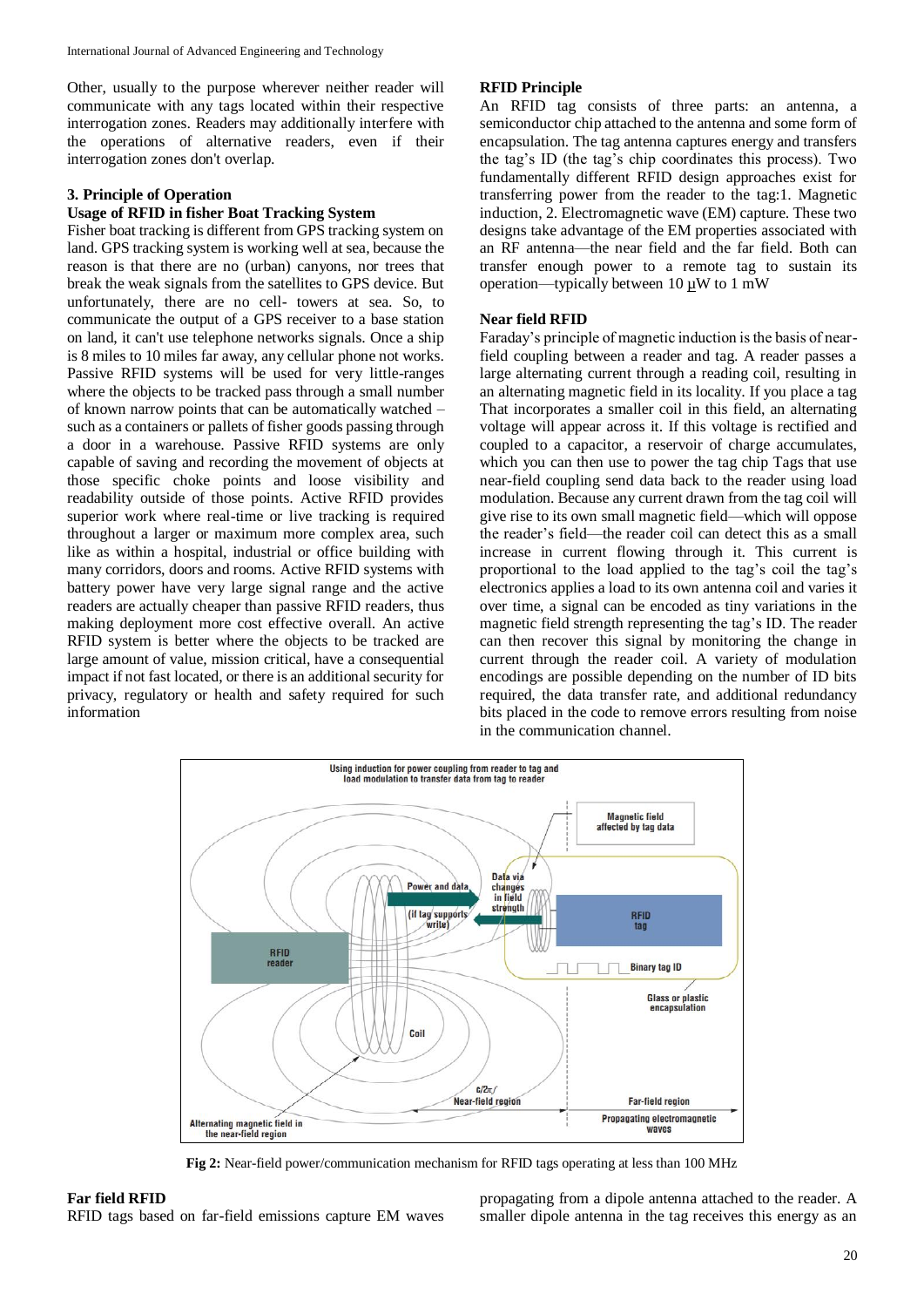alternating potential difference that appears across the arms of the dipole. A diode can rectify this potential and link it to a capacitor, which will result in an accumulation of energy in order to power its electronics. Unlike the inductive designs, the tags are beyond the range of the reader's near field, and information can't be transmitted back to the reader using load modulation. If an impedance mismatch occurs at this Frequency, the antenna will reflect back some of the energy

(as tiny waves) toward the reader, which can then detect the energy using a sensitive radio receiver. By changing the antenna's impedance over time, the tag can reflect back more or less of the incoming signal in a pattern that encodes the tag's ID. tags that use far-field principles operate at greater than 100 MHz typically in the ultrahigh-frequency (UHF) band (such as 2.45 GHz);



**Fig 3:** Far-field power/communication mechanism for RFID tags operating at greater than 100 MHz

#### **4. Procedure**

# **Initialization of RFID reader**

The program flow chart is shown in Fig.3 according to the communication protocol of RFID module, the main work of initialization RFID reader is to set the baud rate, which means the command of SYS\_SET\_BAUDRATE is sent to the reader through a serial port. After receiving this command, the reader returns a response frame, which can be used to determine whether the initialization is successful. If it fails, the reader will initialize again.



**Fig 4:** Initialization of RFID reader

## **Reading the tag data**

The program flow chart is shown in Fig.4 by using the function of reading on recurring, namely, reading the tag data in circulation within the current scope of radio frequency

Antenna, when read a different ID but with the same dangerous goods, the tag number plus one. The essence of this function is to execute single reading data operation in circulation. According to the actual data quantity, only the first 8 bytes of data are read to be stored. In practice operation, after reading commands of ISO\_LIST\_DATA, the reader will return a data frame including the information of tag number. In order to avoid missing the tag data, the tag number is put into a variable named Tag Counts, and then read out all the storage data on a reduction circle until the Tag Counts reduced to 0. Data in the buffer are sent to MCU through a serial port, and then posted to CDMA communication module in the form of message mailbox



**Fig 5:** Reading the tag data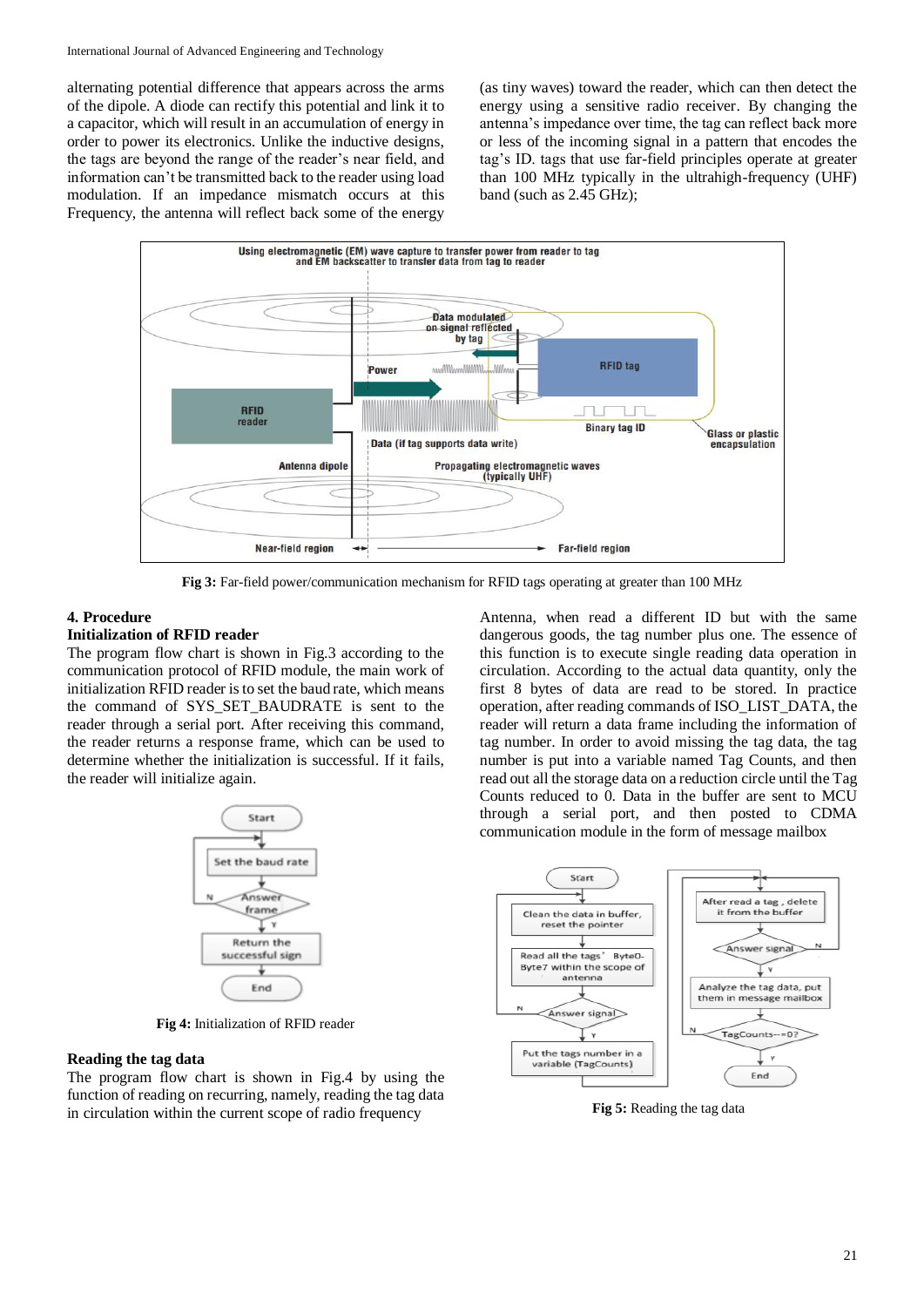#### **Extracting the location data by GPS**

In this system, GPS receiver is used to positioning and tracking the fisher man boat. Considering the positioning accuracy, communication protocol, data interface and cost, the GR87 module of HOLUX Company is the perfect selection. It is a high performance, low power consumption, highly integrated GPS receiver. The format of output GPS data follows NMEA-0183 standard communication protocol set up by the NMEA (National Marine Electronics Association). This standard provides a variety format of statements. But in practical application, not all of the statements are needed. To reduce redundancy of program and data, it is necessary to simplify the positioning data. the most practical statements of \$GPRMC and \$GPGGA are chosen, which are consist of the vehicles dynamic coordinate location (latitude, longitude and altitude), time, speed, and other key information

## Example:

\$GPRMC,082643.000,A,2934.0962,N,10627.9820,E,0.00,1 00611,,,A\*68

The module of MCU sets GPS receiver working in automatic output mode through serial port of RS232.

MCU creates a task named GPSTask to realize extraction of GPS data

#### **The main steps are**

1. Initialization GPS module through serial command;

## **5. Block diagram**



- 3. Judging format and validity of the data
- 4. Extraction useful information includes time, geographic information and movement data
- 5. Checking the data, storing necessary data in buffer



**Fig 6:** Extracting the location data by GPS



**Fig 7:** Block diagram of GPS tracking system

# **6. Conclusion**

A dynamic well suited network devoted to both communication and localization of fisher boats is proposed. This solution also combines the advanced technologies as GPS technology, GIS one and it permits to extend communication range between fishing boats and the mainland. In addition, the proposed solution not only has a low implementation and recurring cost thanks to software defined radio, but also decreases interferences. However, this solution requires fishing boats in a group. More ever, in order to validate the performance of all system, routing and networking should be investigated. The combine approach of GPS and RFID has been motivated by the fact that some advanced technologies as software defined radio, GPS and GIS technologies are well known with a suitable implementation cost and it may be an opened way for

# fishermen choices.

**7. References**

- 1. Lam Hong Thach, Vu Van Yem, Phan Anh. Adaptive antenna array applied to position location of fishing boats in the Vietnam seaside, The 10Vietnam Conference on Radio and Electronics, REV, 2006, 11.
- 2. Ralph Schmidt O. Multiple emitter location and signal parameter estimation. IEEE Trans on Antennas and Propagation. 1986; 34:3.
- 3. Sandip Lahiri. RFID Sourcebook, ISBN0131851373, IBM Press Edition, 2005.
- 4. Jerry Banks, David Hanny, Manuel Pachano A, Les Thompson G. RFID Applied, ISBN-10 / ASIN: 0471793655, ISBN-13 / EAN: 9780471793656, Wiley, 2007.
- 5. Roy Want, "An Introduction to RFID Technology",